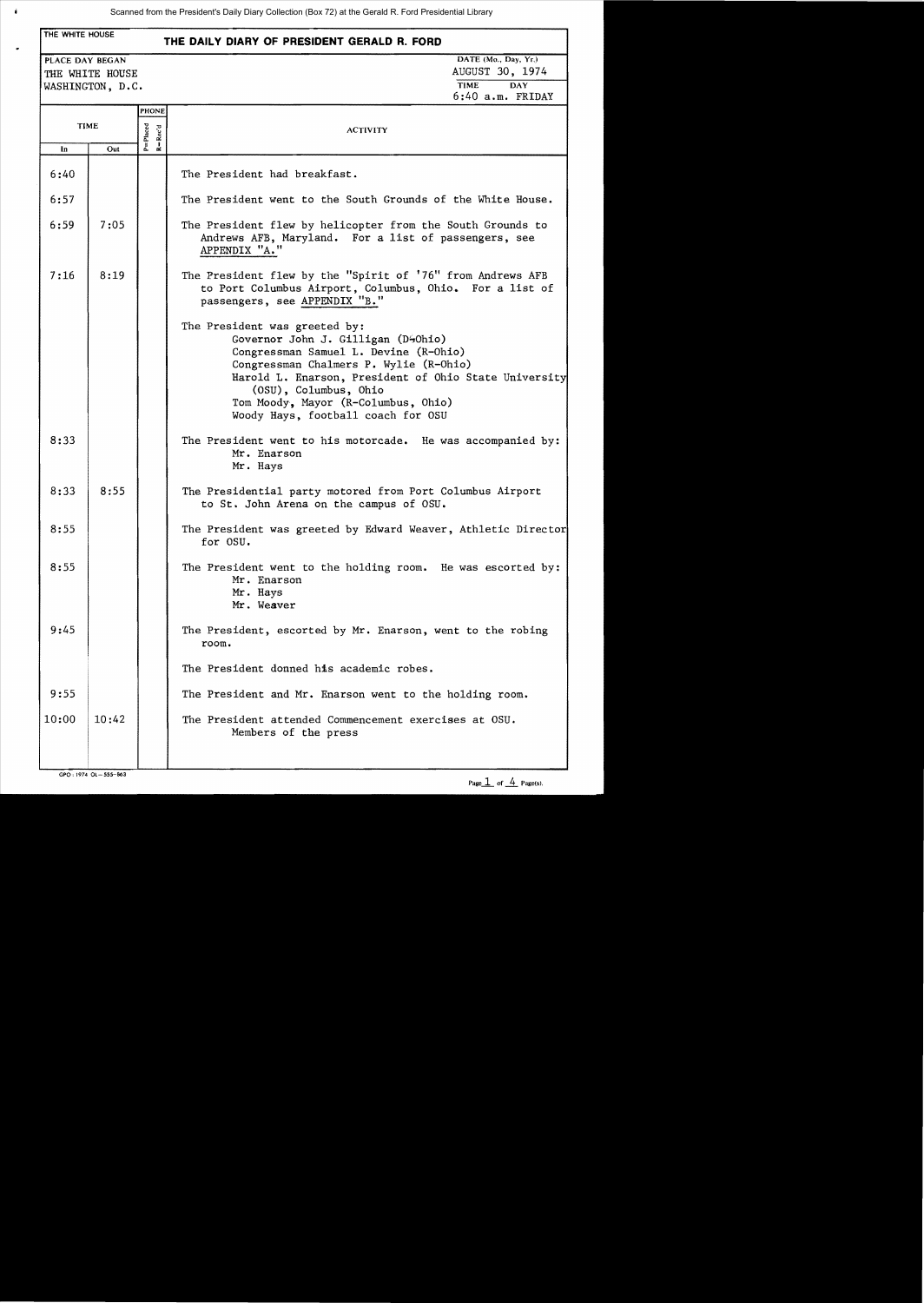## THE WHITE HOUSE

 $\overline{\phantom{a}}$ 

l,

# **THE DAILY DIARY OF PRESIDENT GERALD R. FORD**

WASHINGTON, D.C.

PLACE DAY BEGAN DATE (Mo., Day, Yr.) THE WHITE HOUSE AUGUST 30, 1974 10:00 a.m. FRIDAY

|             |       | PHONE             |                                                                                                                                                                          |
|-------------|-------|-------------------|--------------------------------------------------------------------------------------------------------------------------------------------------------------------------|
| <b>TIME</b> |       | P=Placed<br>Rec'd | <b>ACTIVITY</b>                                                                                                                                                          |
| In          | Out   | $\overline{a}$    |                                                                                                                                                                          |
| 10:00       |       |                   | The President and Mr. Enarson went to the platform in the<br>arena. For a list of platform guests, see APPENDIX "C."                                                     |
|             |       |                   | The President was introduced by Mr. Enarson.                                                                                                                             |
| 10:11       | 10:32 |                   | The President addressed approximately 13,500 persons attend-<br>ing the commencement exercises. The President's remarks<br>were broadcast live on nationwide television. |
|             |       |                   | The President was presented with an honorary Doctor of Laws<br>degree by:<br>Edward Moulton, Secretary of the Board of Trustees,                                         |
|             |       |                   | OSU                                                                                                                                                                      |
|             |       |                   | John H. Dunlap, Vice Chairman of the Board of<br>Trustees, OSU<br>Mr. Enarson                                                                                            |
| 10:33       | 10:37 |                   | The President and Mr. Enarson exchanged remarks.                                                                                                                         |
|             |       |                   | The President was presented with tickets to the OSU-Univer-<br>sity of Michigan football game.                                                                           |
| 10:42       |       |                   | The President, escorted by Mr. Enarson, returned to his<br>motorcade.                                                                                                    |
| 10:45       | 11:08 |                   | The President motored from St. John Arena, OSU to Port<br>Columbus Airport, General Aviation Facility Building.                                                          |
| 11:08       | 11:28 |                   | The President met with a delegation of Ohio Republican<br>leaders and candidates. For a list of attendees,<br>see APPENDIX "D."                                          |
| 11:28       |       |                   | The President boarded the "Spirit of '76."                                                                                                                               |
| 11:33       | 12:26 |                   | The President flew by the "Spirit of '76" from Port Columbus<br>Airport to Andrews AFB, Maryland. For a list of passen-<br>gers, see APPENDIX "E."                       |
| 12:35       | 12:42 |                   | The President flew by helicopter from Andrews AFB to the<br>South Grounds of the White House. For a list of passen-<br>gers, see APPENDIX "A."                           |
| 12:45       |       |                   | The President went to the Oval Office.                                                                                                                                   |
| 12:50       | 1:05  |                   | The President met with his Assistant, Alexander M. Haig, Jr.                                                                                                             |
|             |       |                   |                                                                                                                                                                          |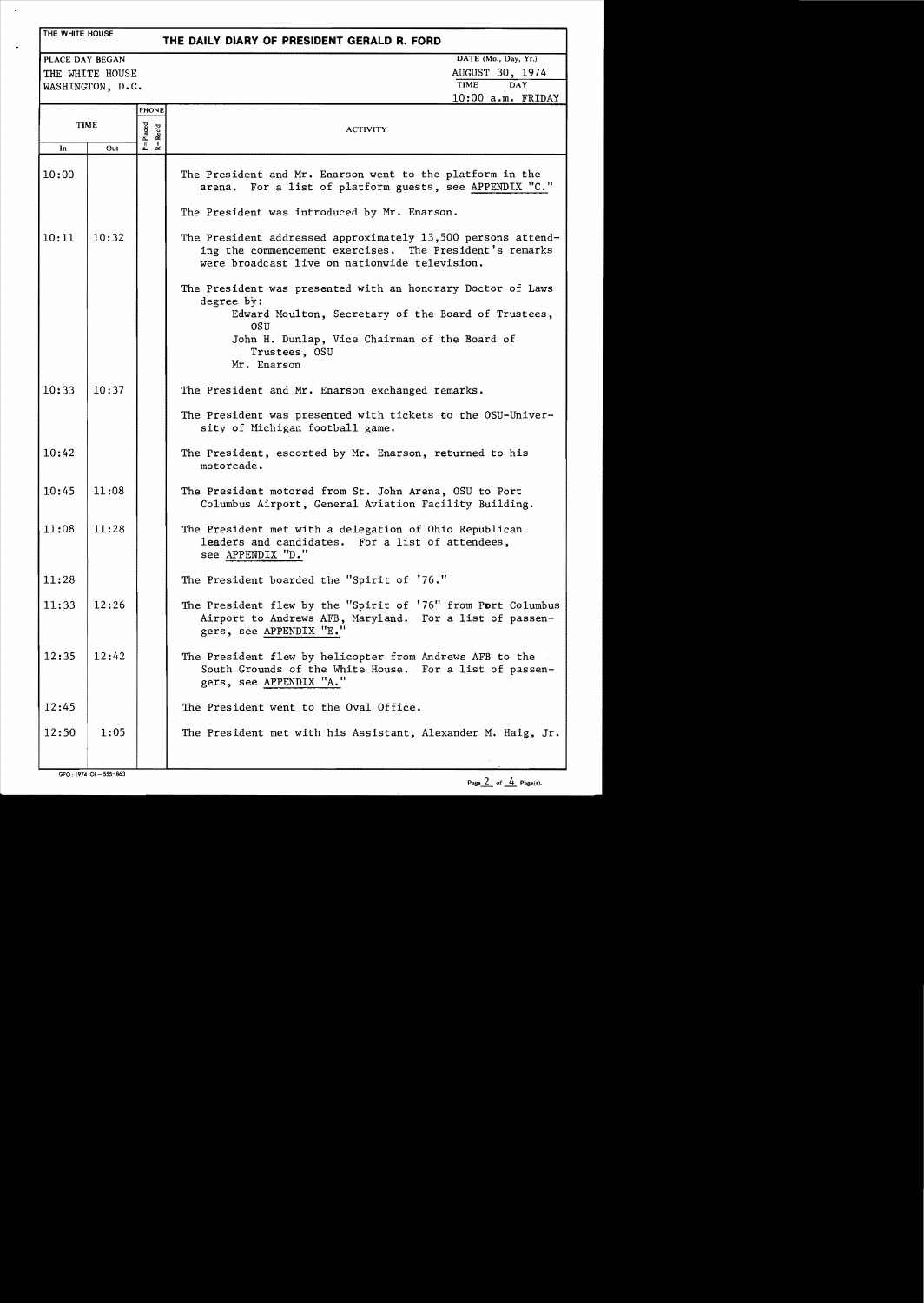### THE WHITE HOUSE

 $\epsilon$ 

## **THE DAILY DIARY OF PRESIDENT GERALD R. FORD**

THE WHITE HOUSE AUGUST 30, 1974 WASHINGTON, D.C.

PLACE DAY BEGAN DATE (Mo., Day, Yr.) 12:50 p.m. FRIDAY

| TIME         |                     | PHONE<br>$P = Placed$<br>$R = Rec'd$ | <b>ACTIVITY</b>                                                                                                                                                                  |
|--------------|---------------------|--------------------------------------|----------------------------------------------------------------------------------------------------------------------------------------------------------------------------------|
| In           | Out                 |                                      |                                                                                                                                                                                  |
| 12:50        | ?                   | P                                    | The President talked with William G. Whyte, Vice President<br>of U.S. Steel.                                                                                                     |
| 1:10         | 1:38                |                                      | The President met with his Counsellor, Robert T. Hartmann.                                                                                                                       |
| 1:38         | 2:22                |                                      | The President met with Roy L. Ash, Director of the Office<br>of Management and Budget (OMB) and Assistant for Manage-<br>ment and Budget.                                        |
| 2:26         | 2:29                |                                      | The President met with:<br>Robert Smith,                                                                                                                                         |
| 2:26<br>2:26 | 2:29<br>2:35        |                                      | Mrs. Robert Smith<br>Dean Burch, Counsellor                                                                                                                                      |
| 2:34         | $\ddot{\mathbf{?}}$ | $\mathbb{R}$                         | The President talked with the First Lady.                                                                                                                                        |
| 2:38         | 3:38                |                                      | The President met with:<br>Dixy Lee Ray, Chairman of the Atomic Energy<br>Commission<br>Michael Raoul-Duval, Associate Director of the<br>Domestic Council for Natural Resources |
| 3:10         |                     | R                                    | The President was telephoned by Director of the Federal<br>Mediation and Conciliation Service William J. Usery,<br>The call was not completed.<br>Jr.                            |
| 3:34         | 3:38                |                                      | The President met with his Press Secretary, Jerald F.<br>terHorst.                                                                                                               |
| 3:38         | 4:23                |                                      | The President met with officers of the American Medical<br>Association (AMA). For a list of attendees, see<br>APPENDIX "E."<br>Members of the press, in/out                      |
| 4:23         | 4:25                |                                      | The President met with Mr. terHorst.                                                                                                                                             |
| 4:27         |                     |                                      | The President went to the Cabinet Room.                                                                                                                                          |
| 4:27         | 5:35                |                                      | The President met with national student leaders of major<br>American Youth organizations. For a list of attendees,<br>see APPENDIX "F."<br>Members of the press, in/out          |
| 5:35         |                     |                                      | The President returned to the Oval Office.                                                                                                                                       |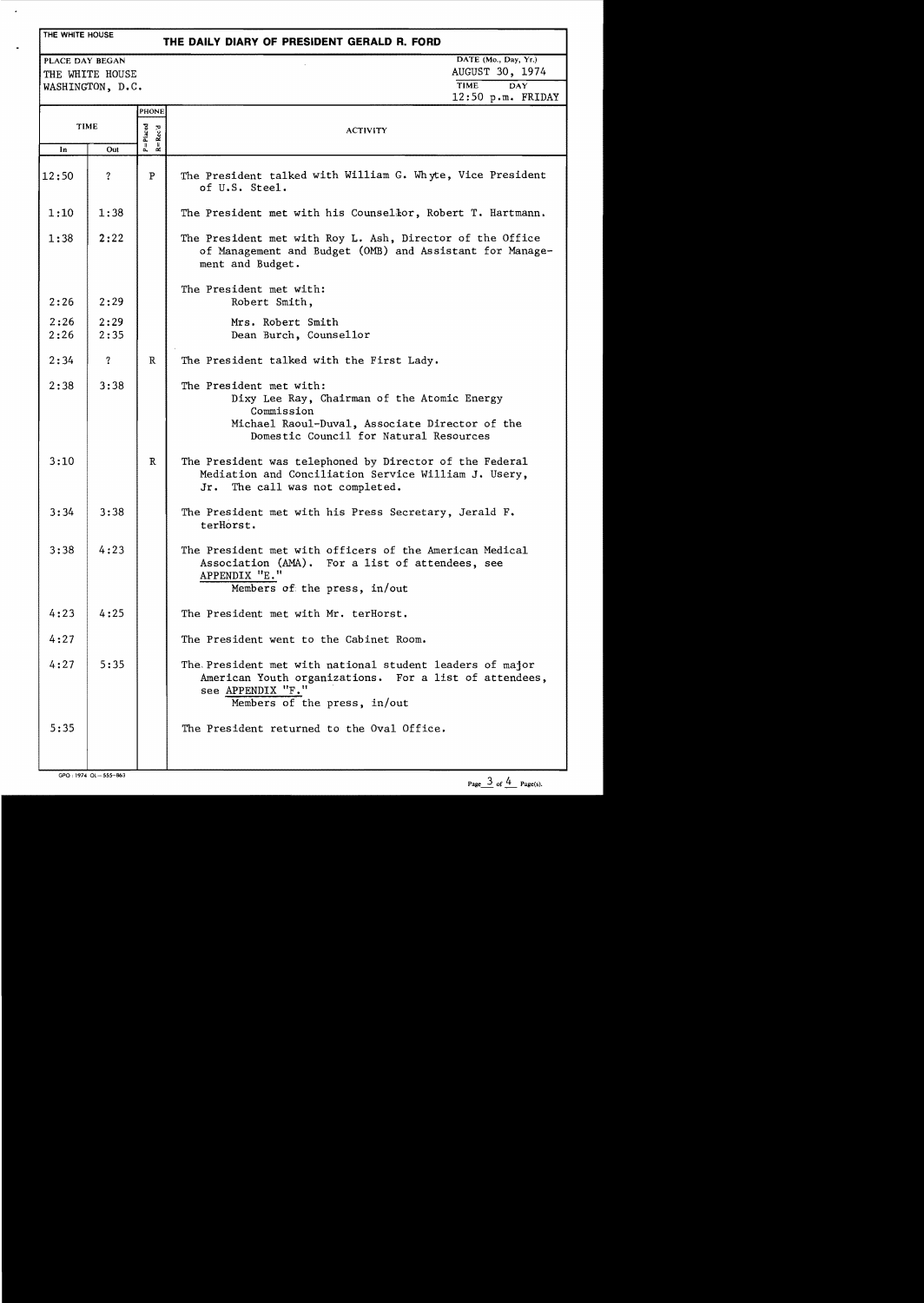## THE WHITE HOUSE

## **THE DAILY DIARY OF PRESIDENT GERALD R. FORD**

THE WHITE HOUSE AUGUST 30, 19 WASHINGTON, D.C.

PLACE DAY BEGAN DATE (Mo., Day, Yr.)<br>
THE WHITE HOUSE AUGUST 30, 1974 5:35 p.m. FRIDAY

|              |                         | <b>PHONE</b>                |                                                                                                                                                                                    |
|--------------|-------------------------|-----------------------------|------------------------------------------------------------------------------------------------------------------------------------------------------------------------------------|
| <b>TIME</b>  |                         | $P = Placed$<br>$R = Rec'd$ | <b>ACTIVITY</b>                                                                                                                                                                    |
| In           | Out                     |                             |                                                                                                                                                                                    |
| 5:35         | 5:37                    |                             | The President met with Richard T. Burress, Assistant to Vice<br>President Ford.                                                                                                    |
| 5:37         | 5:47                    |                             | The President met with his Counsellor, John O. Marsh, Jr.                                                                                                                          |
| 5:48         | 5:49                    |                             | The President met for a farewell handshake with:<br>Harold F. Eberle, Jr., departing Associate Director<br>of the OMB for Congressional Relations<br>William E. Timmons, Assistant |
| 5:55<br>5:55 | 6:00<br>6:30            |                             | The President met with:<br>Mr. Hartmann<br>Mr. Haig                                                                                                                                |
| 7:07         | ?                       | ?                           | The President talked with Mr. Usery.                                                                                                                                               |
| 7:15         | $\overline{\mathbf{r}}$ | ?                           | The President talked with William W. Scranton, former<br>Governor (R-Pennsylvania) and member of the President's<br>transition team.                                               |
| 7:25         | $\overline{?}$          | $\overline{?}$              | The President talked with Congressman Edward J. Derwinski<br>$(R-IIIinois)$ .                                                                                                      |
| 7:30         |                         |                             | The President returned to the second floor Residence.                                                                                                                              |
| 7:31         | $\overline{\cdot}$      | $\overline{\mathbf{?}}$     | The President talked with entertainer Bob Hope.                                                                                                                                    |
| 8:15         |                         |                             | The President and the First Lady had dinner.                                                                                                                                       |
| 9:00         |                         |                             | The President and the First Lady went to the Green Room.                                                                                                                           |
| 9:06         |                         |                             | The President and the First Lady returned to the second<br>floor Residence.                                                                                                        |
|              |                         |                             |                                                                                                                                                                                    |
|              |                         |                             |                                                                                                                                                                                    |
|              |                         |                             |                                                                                                                                                                                    |
|              |                         |                             |                                                                                                                                                                                    |
|              |                         |                             | SY/EJ<br>1/7/77                                                                                                                                                                    |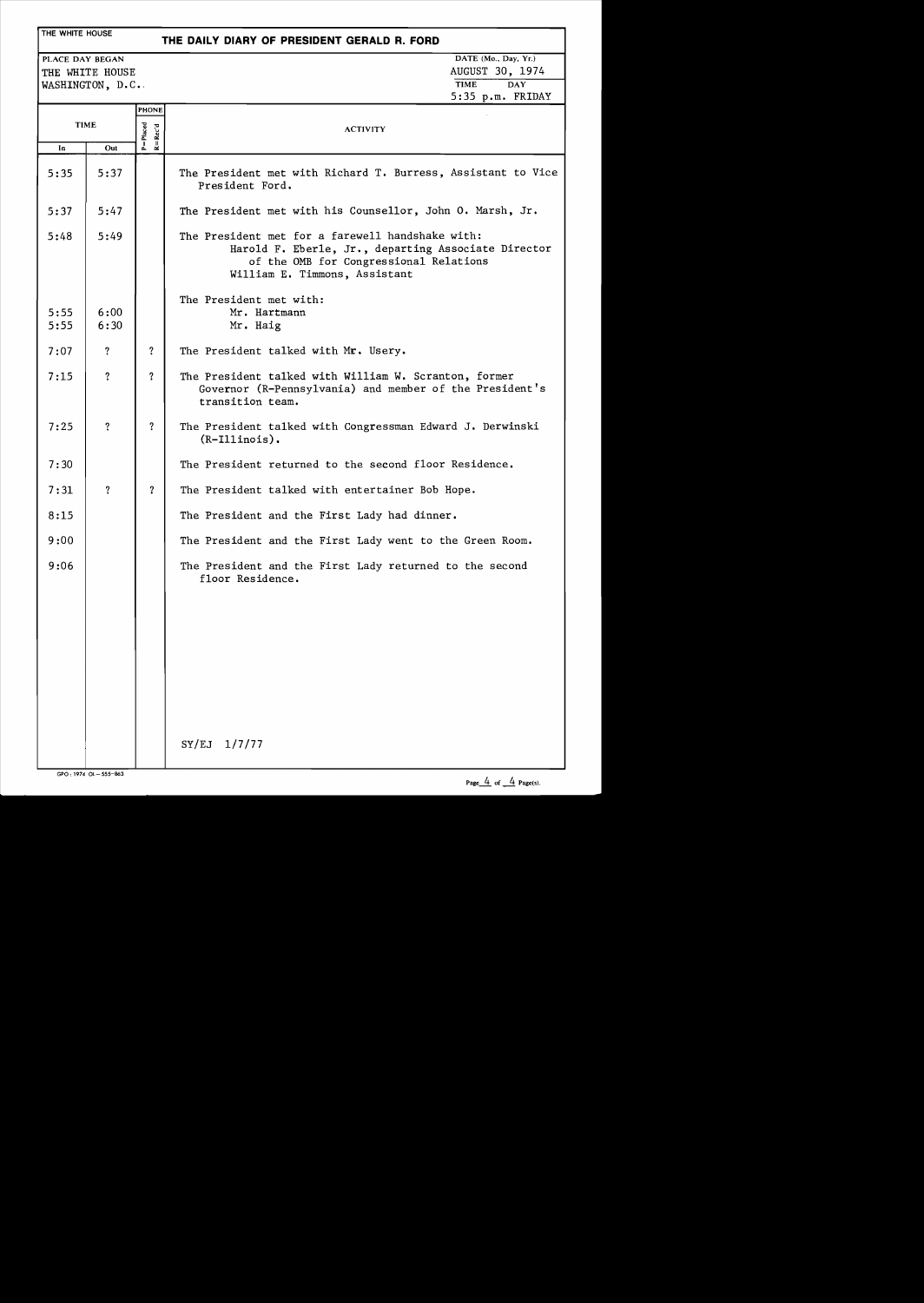### HELICOPTER PASSENGER MANIFESTS

August 30, 1974

FROM: SOUTH GROUNDS

TO: ANDREWS AFB, MARYLAND

The President Robert T. Hartmann, Counsellor Alexander M. Haig, Jr., Assistant Lt. Col. George A. Jou1wan, Special Assistant John W. Hushen, 'Deputy Press Secretary Terrence O'Donnell, Aide Rear Adm. William M. Lukash, Physician David H. Kennerly, Personal photographer Maj. Robert E. Barrett, Army Aide USSS

FROM: ANDREWS AFB, MARYLAND

TO: SOUTH GROUNDS, THE WHITE HOUSE

The President Mr. Hartmann Mr. Haig Jerald F. terHorst, Press Secretary Lt. Col. Jou1wan Mr. Kennerly Mr. O'Donnell Rear Adm. Lukash Maj. Barrett USSS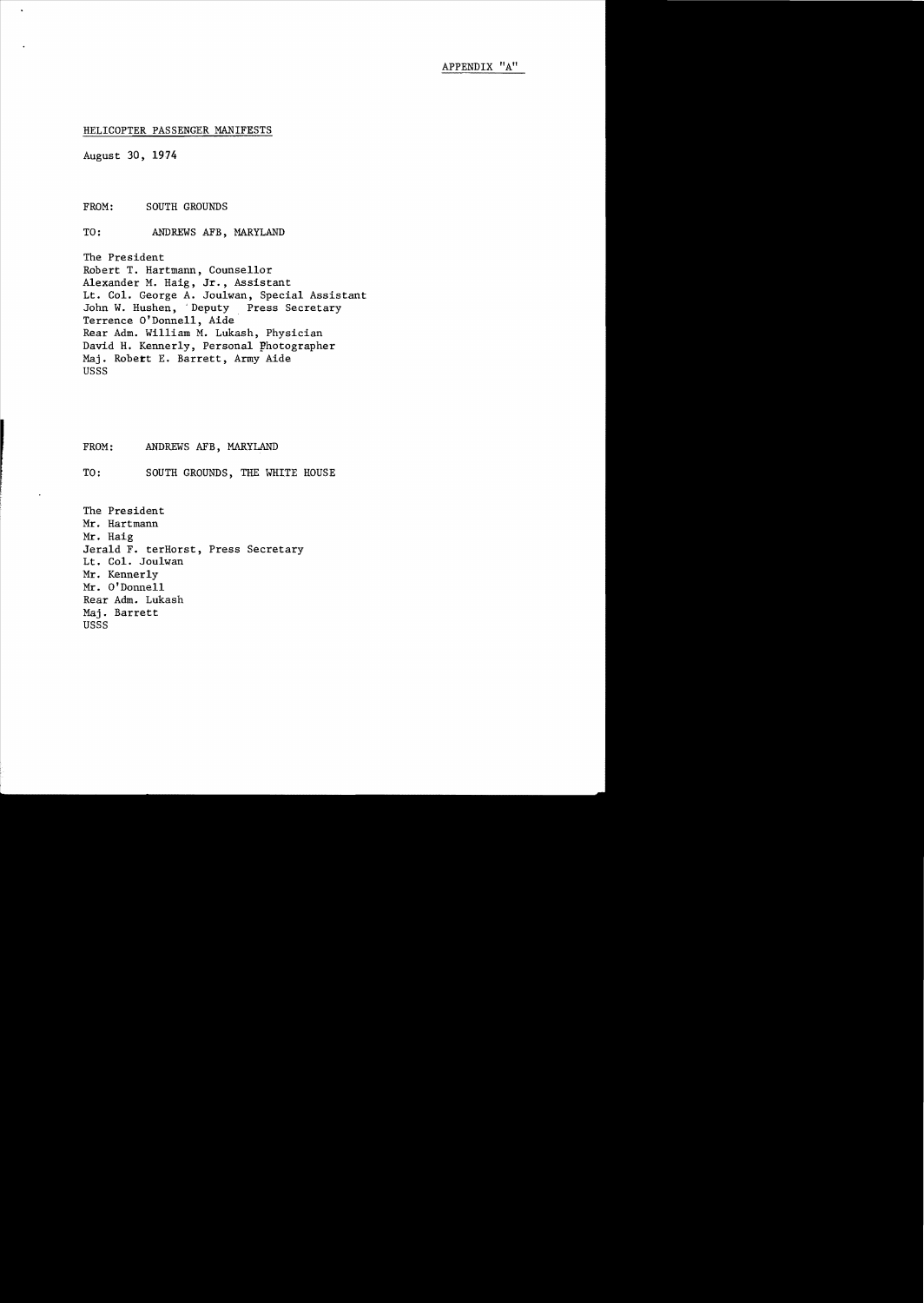APPENDIX "B"

PASSENGER MANIFEST

AIR FORCE ONE MISSION 990 Andrews AFB, Maryland to Columbus, Ohio 30 August 1974 Dep: 7:15 a.m. Arr: 8:25 a.m. 1+10 300SM The President Senator Howard M. Metzenbaum (D-Ohio) Robert T. Hartmann, Counsellor Alexander M. Haig, Jr., Assistant<br>John W. Hushen, Deputy Press Secretary John W. Hushen, Terrence O'Donnell, Aide Rear Adm. William M. Lukash, Physician Robert C. Orben, Consultant Milton A. Friedman, Assistant Editor Lt. Col. George A. Joulwan, Special Assistant Maj. Robert E. Barrett, Army Aide Susan Gregory, Secretary MSgt Herbert G. Oldenburg, baggage handler SMS Lowell Ray, steward J. Bechtle R. Pontius R. Bates R. Caughey USSS T. Bondurant T. Pabst E. Robinson J. Kennedy R. Smith David H. Kennerly, Personal Photographer Frances Lewine, AP Helen Thomas, UPI George Embrey, Columbus Dispatch Russ Ward, NBC John Mashek, USN & WR Harvey Georges, AP Photo Ron Bennett, UPI Photo Murray Alvey, Network Pool Lou Maddox, Network Pool Cleve Ryan, Network Pool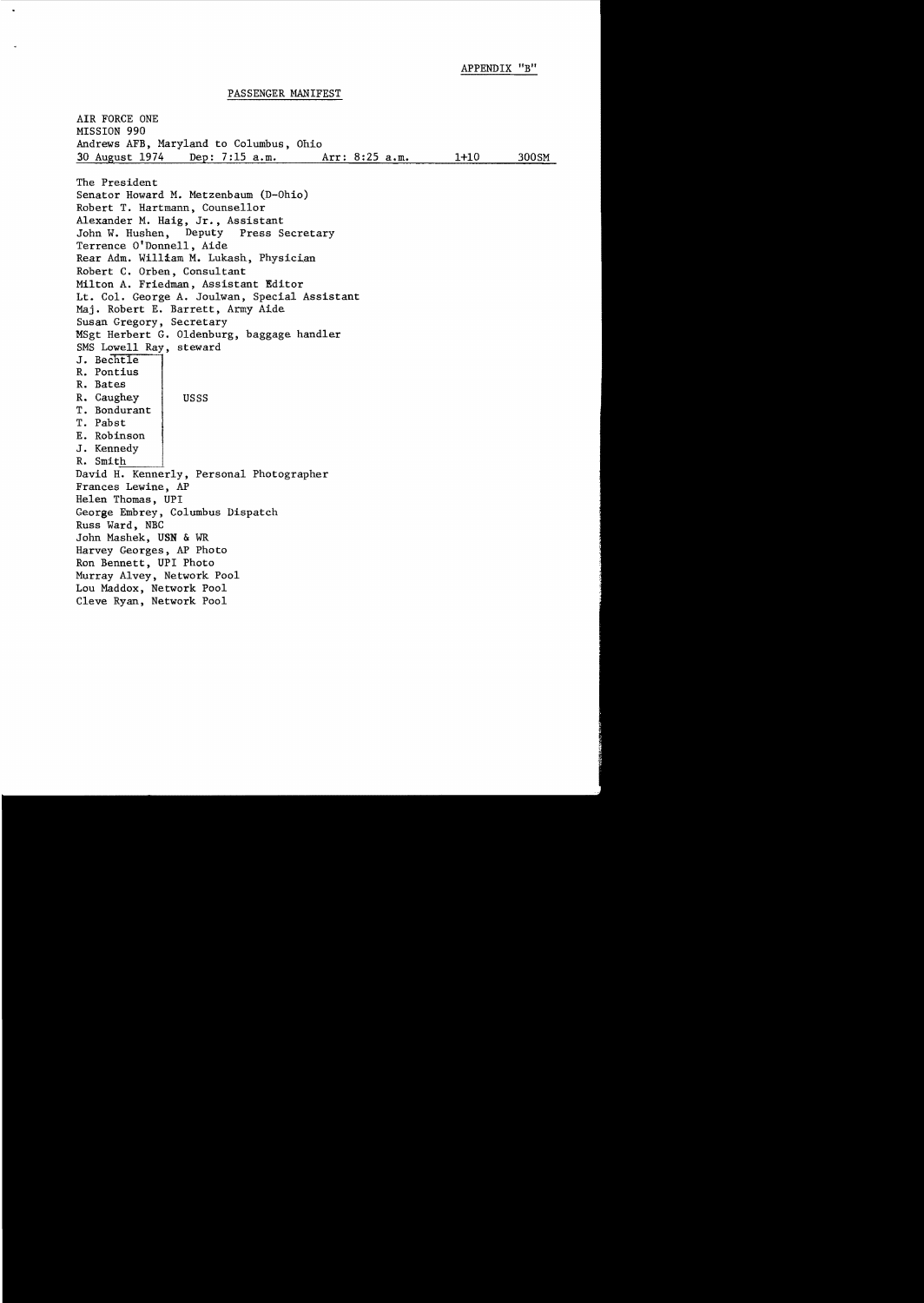### APPENDIX "c"

Attendance not confirmed.

#### OHIO STATE UNIVERSITY COMMENCEMENT EXERCISES

Columbus, Ohio August 30, 1974

### Platform Guests

John W. Kessler, Member of the Board of Trustees, Ohio State University (OSU) Chester Devenow, Member of the Board of Trustees, OSU Patricia James, Member of the Board of Trustees, OSU Howard D. Sirak, Member of the Board of Trustees, OSU M. Merle Harrod, Member of the Board of Trustees, OSU Don M. Hilliker, Member of the Board of Trustees, OSU John H. Dunlap, Vice Chairman of the Board of Trustees, OSU Harold L. Enarson, President of OSU President Ford Albert J. Kuhn, Provost, Office of Academic Affairs, OSU John Gilligan, Governor of Ohio Rev. Edward J. Herrman, Bishop of Columbus, Ohio Thomas Moody, Mayor of Columbus, Ohio Rev. James C. Kocher, former Ohio State University campus minister; currently pastor of Our Savior's Lutheran Church, Milwaukee, Wisconsin Second Row

Dale Baker, President of the Ohio State University Alumni Association

- Robben W. Fleming, President of the University of Michigan, Ann Arbor, Michigan and President of the Association of American Universities
- Lewis C. Dowdy, Chancellor of the North Carolina Agricultural and Technical State University and President of the National Association of State and Land-Grant Colleges

continued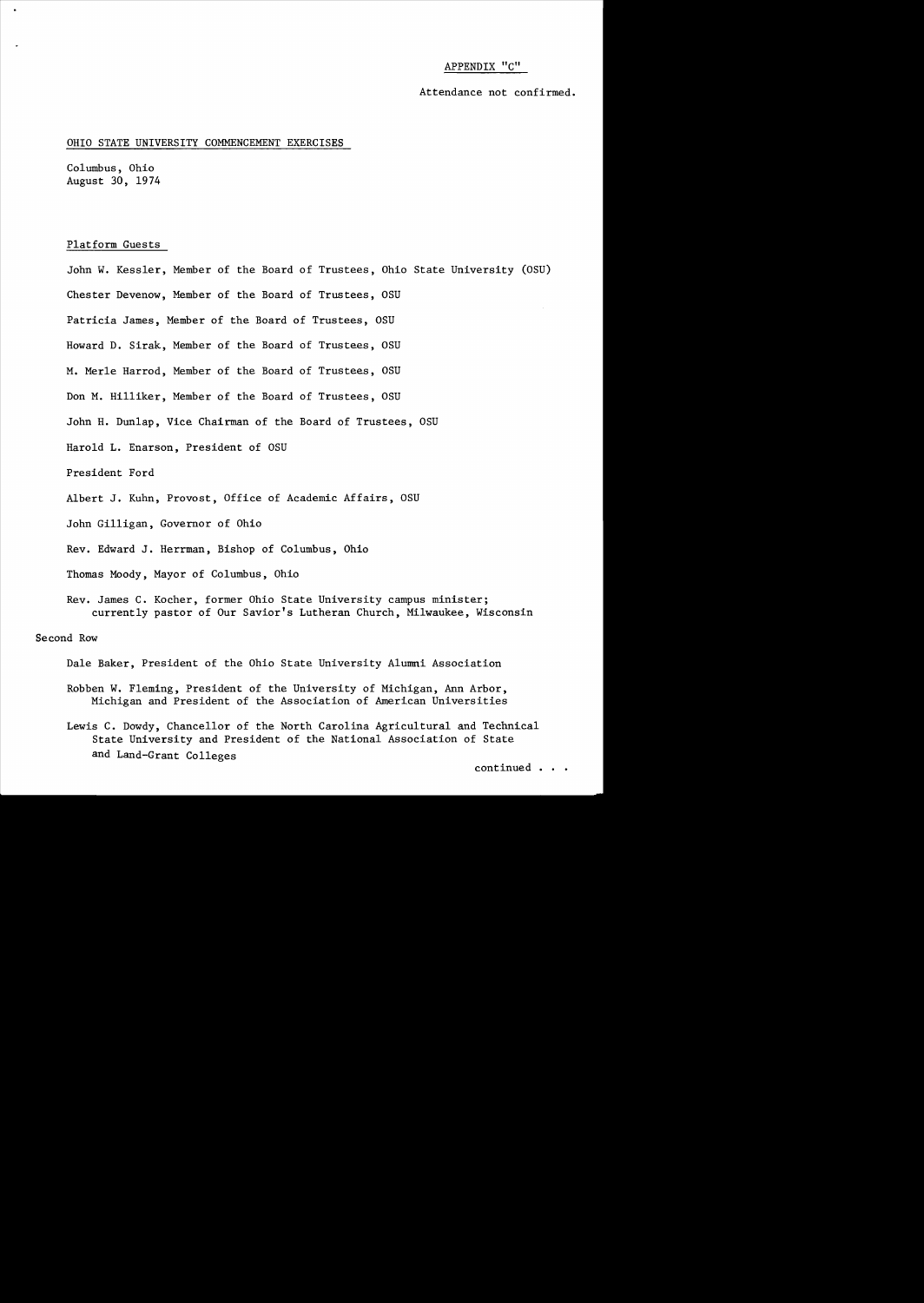Edwin E. Dreese, former Chairman fo the Department of Engineering, OSU Max Drake, Ohio State alumnus

Lilyan Bradshaw, former Placement Director of the College of Engineering, OSU Susan Bates, Coordinator, Special Events, Office of Public Relations, OSU USSS

Joseph M. Ryan, Department of Medicine, OSU Congressman Samuel L. Devine (R-Ohio) Congressman Chalmers P. Wylie (R-Ohio) Senator Howard Metzenbaum CD-Ohio)

### Back Row

Daniel .. Prior, Ohio City graduating senior and soloist L. Orin Slagle, Jr., Acting Dean, College of Law, OSU C. Roger Smith, Dean, College of Veterinary Medicine, OSU Frederick W. Hebbard, Dean, College of Optometry, OSU Richard C. Larkins, former Director of Athletics, OSU Robert M. Estrich, former Chairman of the Department of Eng1ish,OSU Edward Q. Moulton, Vice President, Business and Administration, OSU Richard H. Armitage, Vice President, the Office of Student Services, OSU John T. Mount, Vice President, Regional Campuses and Dean, University College, OSU Henry G. Cramb1ett, Acting Vice President for Medical Affairs, OSU Eric Gilbertson, Special Assistant to President Enarson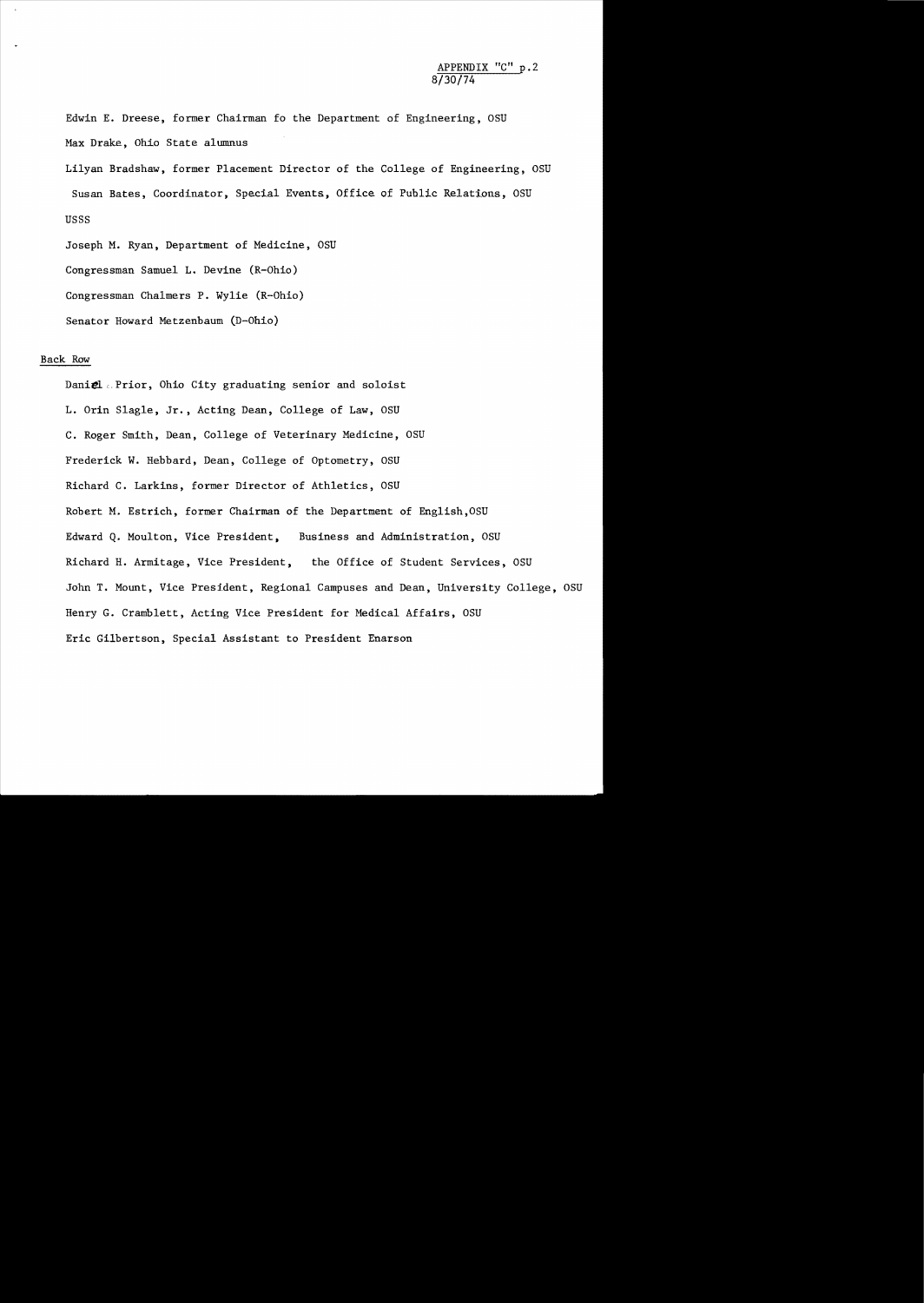#### APPENDIX "D"

Attendance not confirmed.

### REPUBLICAN DELEGATION GREETING PRESIDENT AT THE AIRPORT

Columbus, Ohio August 30, 1974

- James A. Rhodes, Republican candidate for Governor of Ohio
- Ralph J. Perk, Mayor of Cleveland, Ohio and Republican candidate for Senator from Ohio
- John W. Brown, Republicancandidate for Lieutenant Governor of Ohio
- Ted W. Brown, Republican candidate for Ohio State Secretary of State
- Roger Tracey, Republican candidate for Ohio State Auditor
- George Smith, Republican candidate for Ohio State Attorney General

Richard Harris, Republican candidate for Ohio State Treasurer

Ray C. Bliss, Republican National Committeeman for Ohio

Martha Moore, Republican National Committeewoman for Ohio

Kent B. McGough, Chairman of the Republican State Central and Executive Committee of Ohio

W.R. Timken, Jr., Chairman of the Ohio Republican Finance Committee

- Henry Pierce, Finance Chairman for the Franklin County Republican Central Committee (Ohio)
- Russell Leach, Chairman of the Franklin County (Ohio) Republican Central Committee
- C. William O'Neill, Chief Justice of the Ohi State Supreme Court

Thomas Herbert, Justice on the Ohio State Supreme Court

Sheldon Taft, candidate for Justice on the Ohio State Supreme Court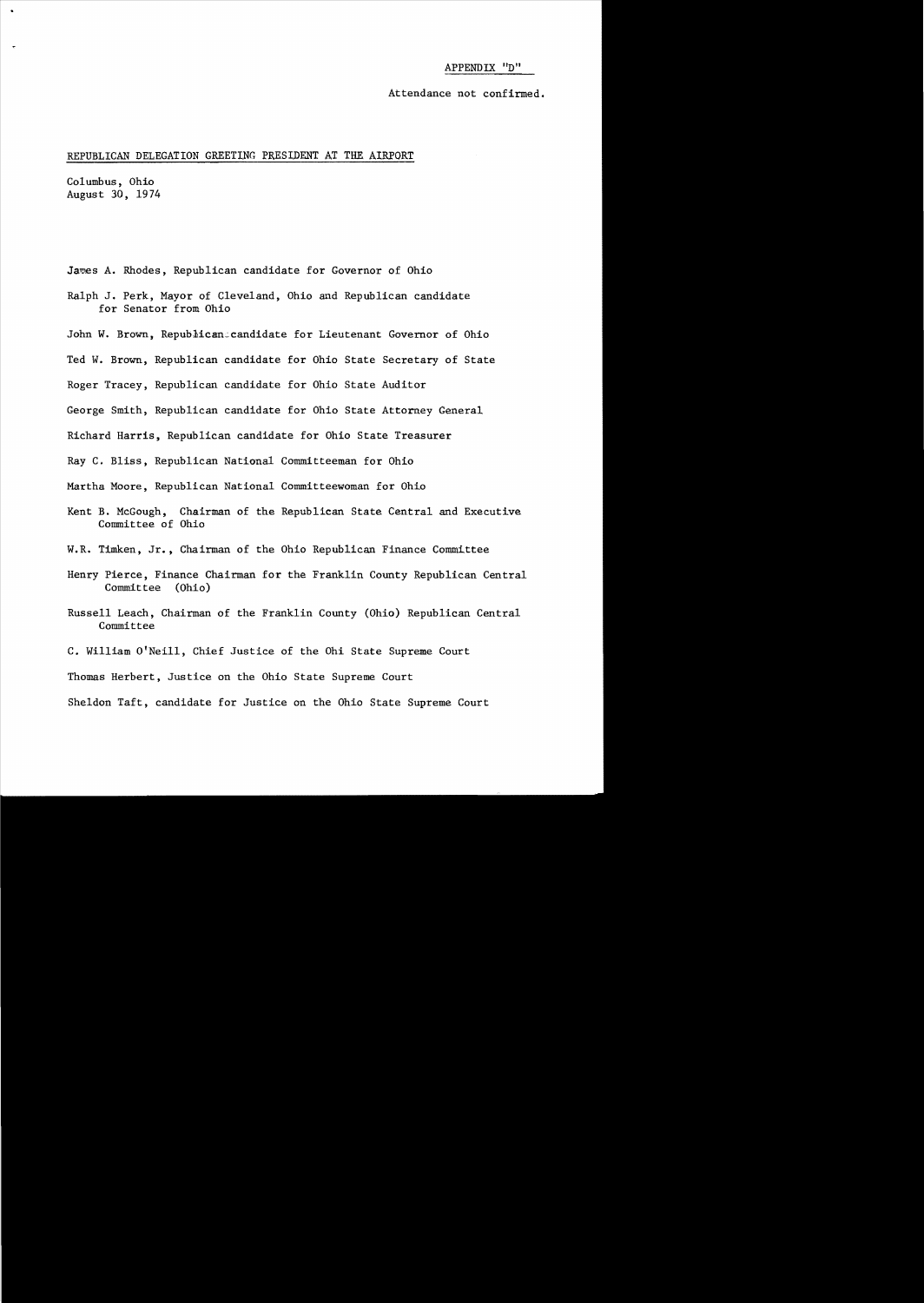#### PASSENGER MANIFEST

AIR FORCE ONE MISSION 889 Columbus, Ohio to Andrews AFB, Maryland<br>30 August 1974 Dep: 11:30 a.m. Arr: 12:30 p.m. Dep: 11:30 a.m. Arr: 12:30 p.m. 1+00 300SM

The President Senator Howard M. Metzenbaum (D-Ohio) Robert T. Hartmann, Counsellor Alexander M. Haig, Jr., Assistant Jerald F. terHorst, Press Secretary Terrence O'Donnell, Aide Byron M. Cavaney, Jr., Director of the Presidential Advance Office Rear Adm. William M. Lukash, Physician Larry M. Speakes, Assistant Press Secretary Robin Martin, Staff Assistant Robert C. Orben, Consultant Milton A. Friedman, Assistant Editor Lt. Col. George A. Joulway, Special Assistant Maj. Robert E. Barrett, Army Aide Lt. Cdr. T. Stephen Todd, Naval Aide Susan Gregory, Secretary MSgt Herbett G. Oldenburg, baggage handler SMS Lowell H. Ray, steward J. Bechtle R. Pontius R. Bates R. Caughey T. Bondurant | USSS T. Pabst E. Robinson J. Kennedy R. Smith [100]<br>David H. Kennerly, Personal Photographer Frank Cormier, AP Helen Thomas, UPI Eugene Risher, Cox Newspapers Forrest Boyd, Mutual Broadcasting Tom DeFrank, Newsweek Harvey Georges, AP Photo Ron Bennett, UPI Photo Murray Alvey, Network Pool Lou Maddox, Network Pool Cleve Ryan, Network Pool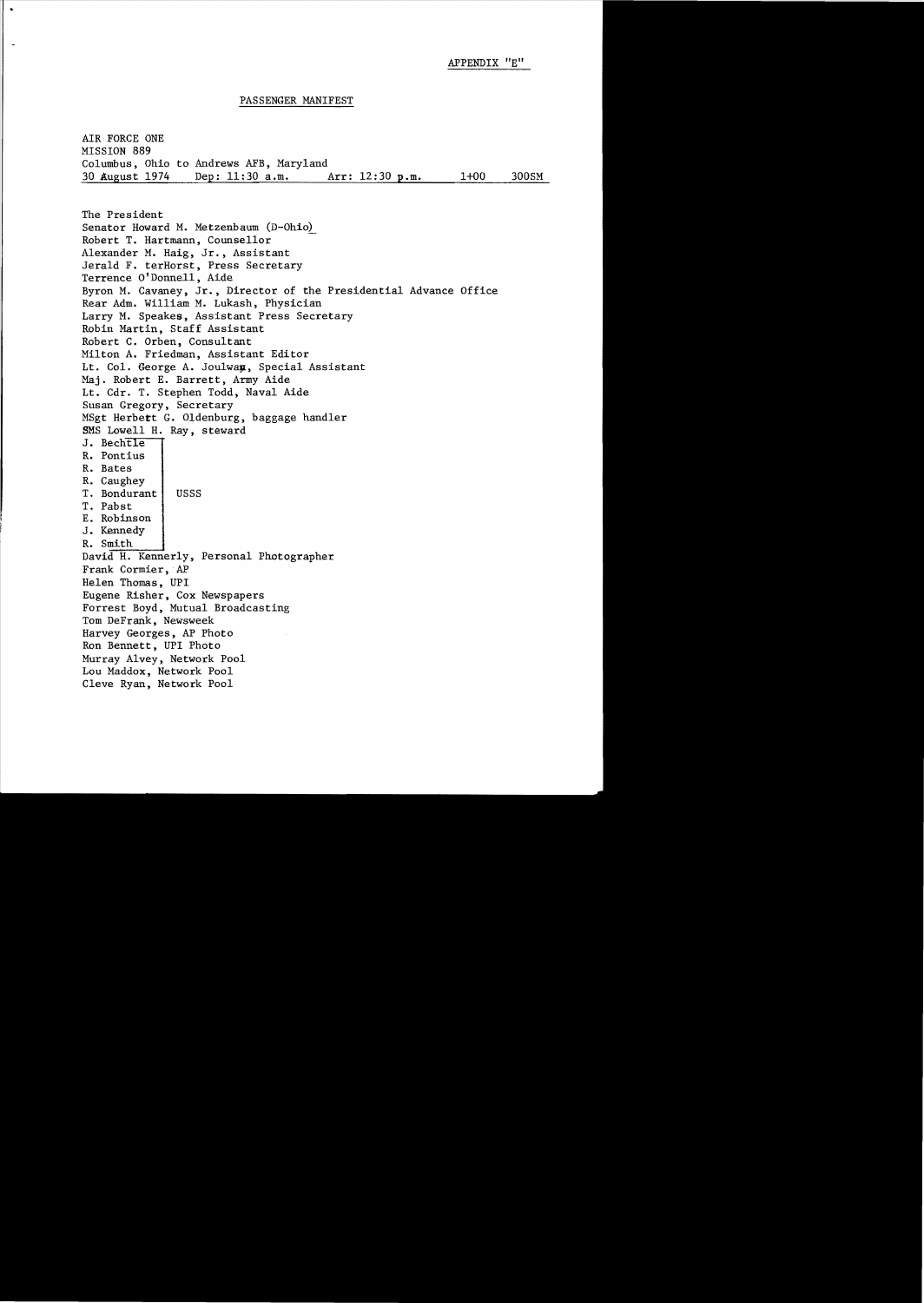### APPENDIX "F"

Attendance not confirmed.

### MEETING WITH LEADERS OF MAJOR YOUTH ORGANIZATIONS OF AMERICA

The Cabinet Room August 30, 1974

The President

- Kimberly White, Office Education Association
- Steve Adler, National Association of Student Councils

Kim Otto, Camp Fire Girls

Geraldine Sumber, 4-H

Bobby Baumgarten, Future Business Leaders of America

Benjamin Brown, Boys Nation

Bruce Zimmerman, B'nai B'rith

Edward A. Hailes, National Association for the Advancement of Colored People

Mark Mayfield, Future Farmers of America

George Clark, Boys Clubs of America (Boy of the Year)

Randy Cain, Distributive Education Clubs of America

Victora Pope, Future Homemakers of America

Brenda Briggs, Girls Clubs of America

Jane McGlynn, Young Men's Christian Association

Teresa Torrence, Young Women's Christian Association

Barbara Hyman, Girl Scouts of America

Richard Ohenda1ski, Boy Scouts of America

Bertha McEnhimer, Vocational Industrial Clubs of America

Ken Smith, Distributive Education Clubs of America Anne L. Armstrong, Counsellor<br>Pamela A. Powell, Staff Assistant continued . . .